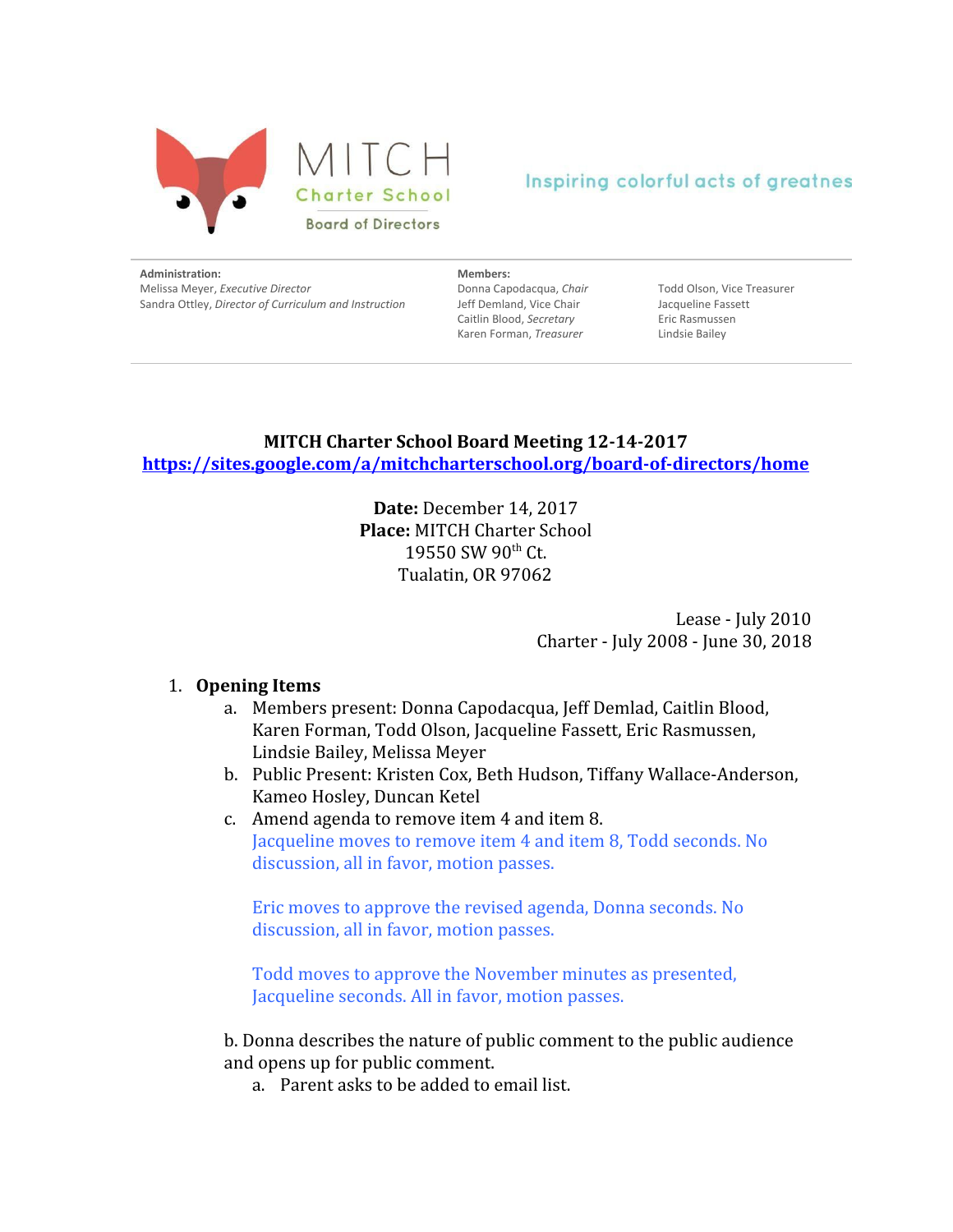

**Administration:** Melissa Meyer, *Executive Director* Sandra Ottley, *Director of Curriculum and Instruction*

**Members:** Donna Capodacqua, *Chair*

Jeff Demland, Vice Chair Caitlin Blood, *Secretary* Karen Forman, *Treasurer*

Todd Olson, Vice Treasurer Jacqueline Fassett Eric Rasmussen Lindsie Bailey

- b. Kristin Cox formally thanks board for listening to public comment.
- c. Harris Zafar sent email as public comment, read by Donna. Voices concern about moving to K-5 or K-6 model. Would like to explore every option to remain K-8. Conducted property research and found some preliminary options.

### 2. **Executive Director Update**

- a. Applications for Kindergarten count 35. The website link broke again, and was fixed. Three tours scheduled for tomorrow.
- b. TTSD meeting went well, board comments that Melissa did wonderfully. Melissa asked for more than the SSF.
- c. Talent show was last night, it was phenomenal. One skit written by second grader epitomizes what MITCH is all about. Another skit Melissa would like to share with the Chamber of Commerce.
- d. Frontier Garden update: PSO would like to move forward with ramp. We have received \$2,500 from poinsettia fundraiser and end of year ask. Todd Hess came out to quote a new bid for ramp and quoted at \$7,000.
- e. New bookkeeper had a major life crisis when we first started working with her, and had to delay her work. She has offered to do our books for free, and is rebuilding our Quickbook accounts. This is just about finished, and October and November reconciliations are about done. We are due four financial updates.

#### 3. **PSO Updates from Krista**

- a. Final funds raised from book fair and marathon are strong.
- b. Discussion of Oregon Battle of the Books
- c. Skate party on the last day of break
- d. Theme of PSO auction is "Let's Get Dirty" on February 10<sup>th</sup>.
- e. PSO is planning to help with ramp and then to allocate funds raised at auction to garden.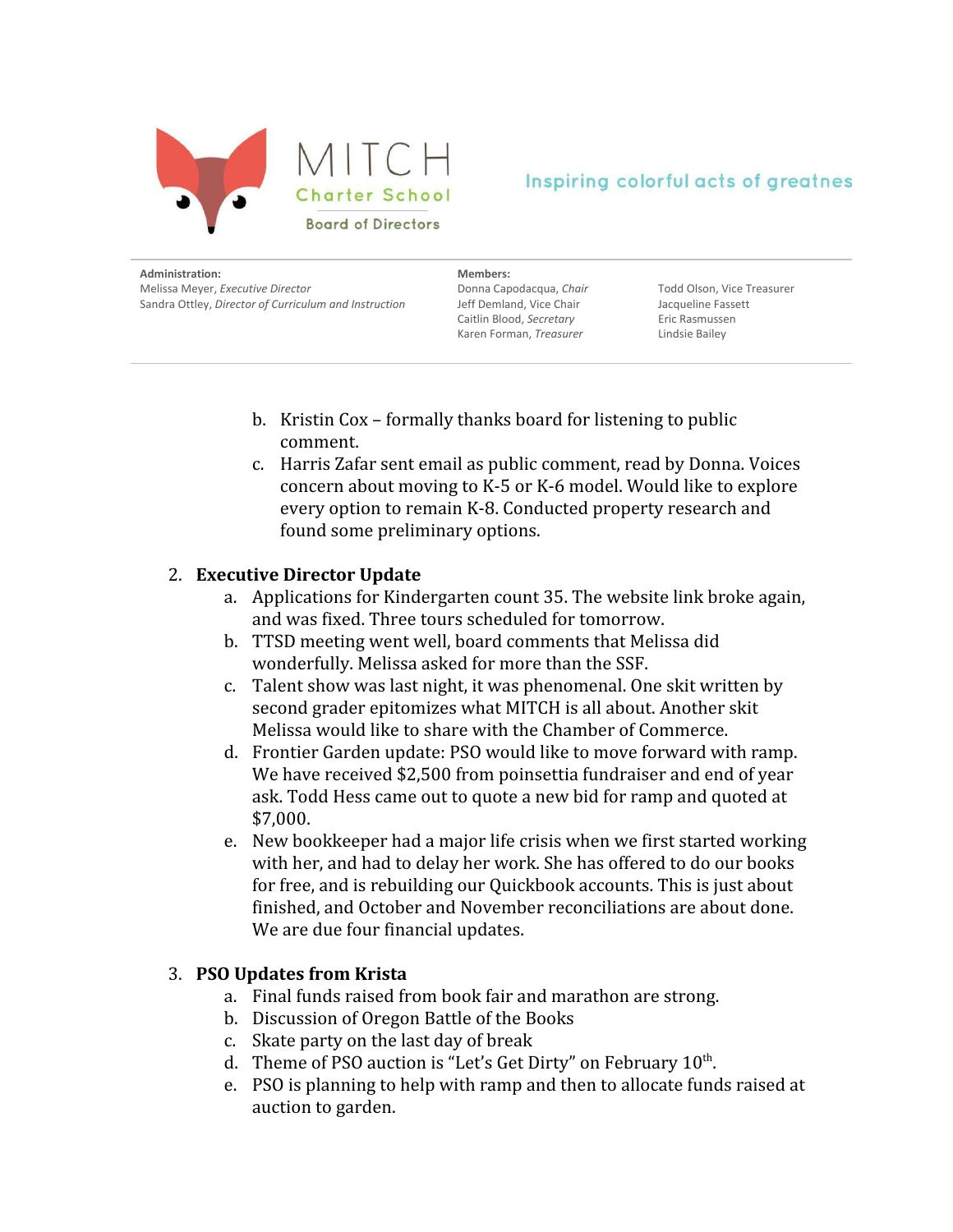

**Administration:** Melissa Meyer, *Executive Director* Sandra Ottley, *Director of Curriculum and Instruction* **Members:**

Donna Capodacqua, *Chair* Jeff Demland, Vice Chair Caitlin Blood, *Secretary* Karen Forman, *Treasurer*

Todd Olson, Vice Treasurer Jacqueline Fassett Eric Rasmussen Lindsie Bailey

### 4. **Use a K-8, K-5, or K-6 model**

- a. Eric speaks to the feasibility of maintaining k-8 with our space limitations. However, as seen at the talent show, the leadership offered by the older students is invaluable. The teacher support offered by the double-class system is very important.
- b. Lindsie asks if we can write into our charter to eventually expand back to K-8.
- c. Melissa responds that this is probably a potential option.
- d. Lindsie comments on social upset that may be a result of keeping students through  $6^{\text{th}}$  grade and then sending them to  $7^{\text{th}}$  and  $8^{\text{th}}$ elsewhere. She prefers the k-5 model.
- e. Todd comments as the parent of a  $6<sup>th</sup>$  grader, he visited the local middle school, and that his son was wishing he had transitioned to the local middle school at the beginning of 6<sup>th</sup> grade. Identifies the imperative nature of focusing on k-5.
- f. Lindsie sees the potential of identifying  $5<sup>th</sup>$  grade as a "Leadership team".
- g. Caitlin asks about the history of the double class approach: The double class approach was implemented three years ago when moving into NWESD was a potential option. If we go k-8, we need to go back to the one classroom model. We still need critical mass in terms of enrollment, especially if our space expanded.
- h. Eric inquires about the phase out process. Melissa responds that if we decide to transition to k-5 or k-6, we will grandfather out  $6^{\text{th}}$  and  $7^{\text{th}}$ grade students through  $8^{\rm th}$  grade. We can also fold  $6^{\rm th}$  graders into one class through 7<sup>th</sup> grade.
- i. Karen asks what the minimum enrollment is? Melissa answers at less than 14 students, it will be too expensive to hold on to students. Either we eat the cost or we have to shut down the middle school programming.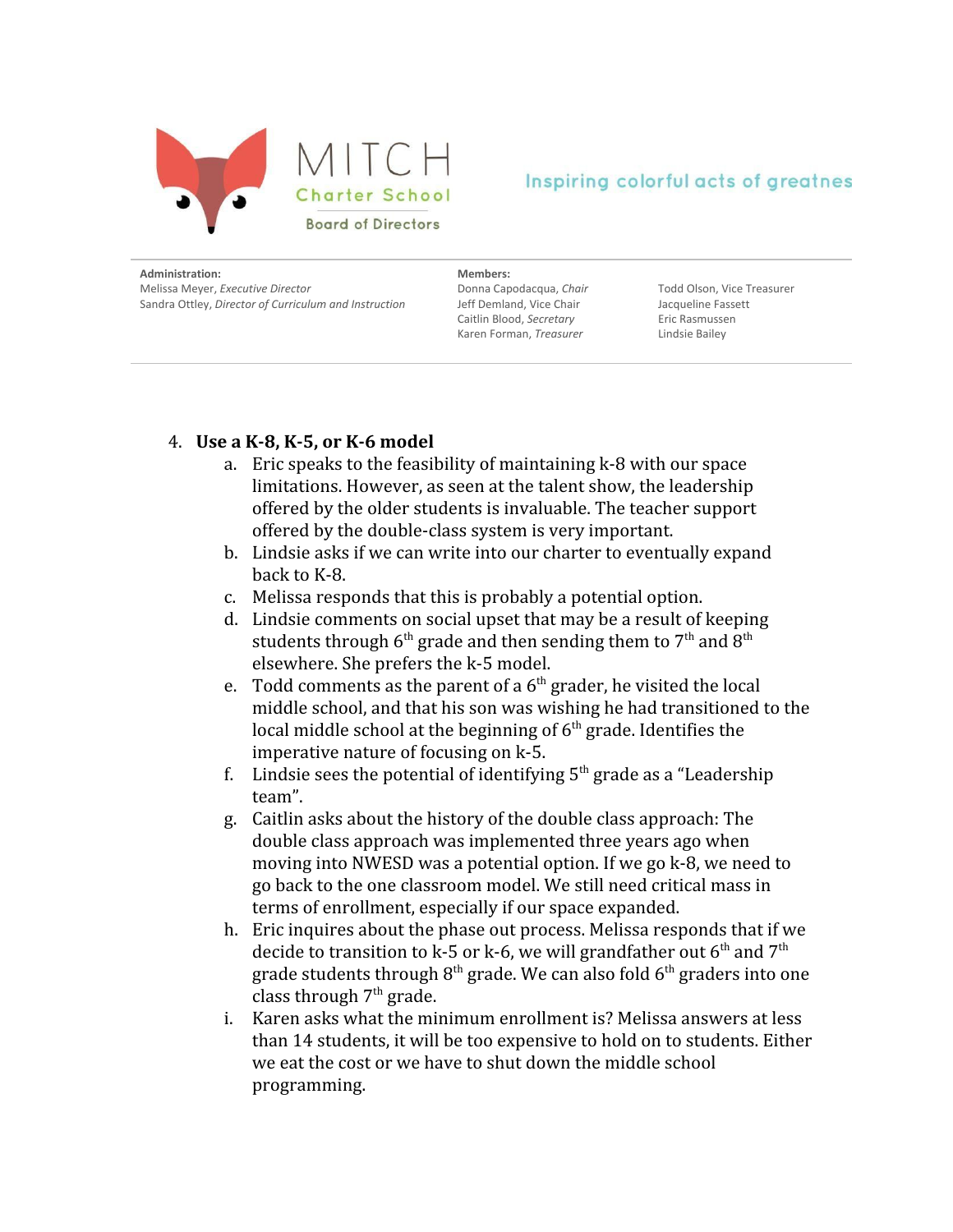

**Administration:** Melissa Meyer, *Executive Director* Sandra Ottley, *Director of Curriculum and Instruction* **Members:**

Donna Capodacqua, *Chair* Jeff Demland, Vice Chair Caitlin Blood, *Secretary* Karen Forman, *Treasurer*

Todd Olson, Vice Treasurer Jacqueline Fassett Eric Rasmussen Lindsie Bailey

- j. Melissa wants to have phase out plan ready tonight. Board discusses our methods of announcing potential phase out plans. Agreed to announce potential options of phase out to parents.
- k. Floor is opened to parent: Asks if district has been asked to move NWESD, Melissa points out that they are a separate district and that they are not interested in moving.
- l. Todd makes a motion to establish MITCH as a K-5 school, with a clause in our charter to expand to K-8 if and when our facilities allow us. Donna seconds.
	- i. Jeff points out that there is no guarantee that the district will accept that language.
	- ii. The motion is reworded to establish MITCH as a k-5 model. All vote in favor, motion passes.
	- iii. Melissa responds to vote, stresses the difficult and emotional nature of this decision and impending process, identifies her connection with each student and family, her hopes for each student, and the reality that we face as a community now.

#### m. **Transition options**

- i. Todd speaks to the importance of allowing  $6<sup>th</sup>$  graders to make it through 8<sup>th</sup> grade at MITCH. Allows MITCH families to get acquainted with other schools in area.
- ii. Melissa asks about moving 5<sup>th</sup> grade students through two more years. Jeff worries about maintaining the minimum 14 students and eating the cost. Lindsie sees this as a potential option for parents to choose from. Donna states that we cannot charge a fee. Lindsie also does not see enough 5<sup>th</sup> graders sticking around to enable us to financially afford this kind of a transition. Karen voices the remaining problem of facility space. Currently there are only 17  $5^{\text{th}}$  graders.
- iii. Karen speaks from experience at SEI, losing half of students when they phased out middle school.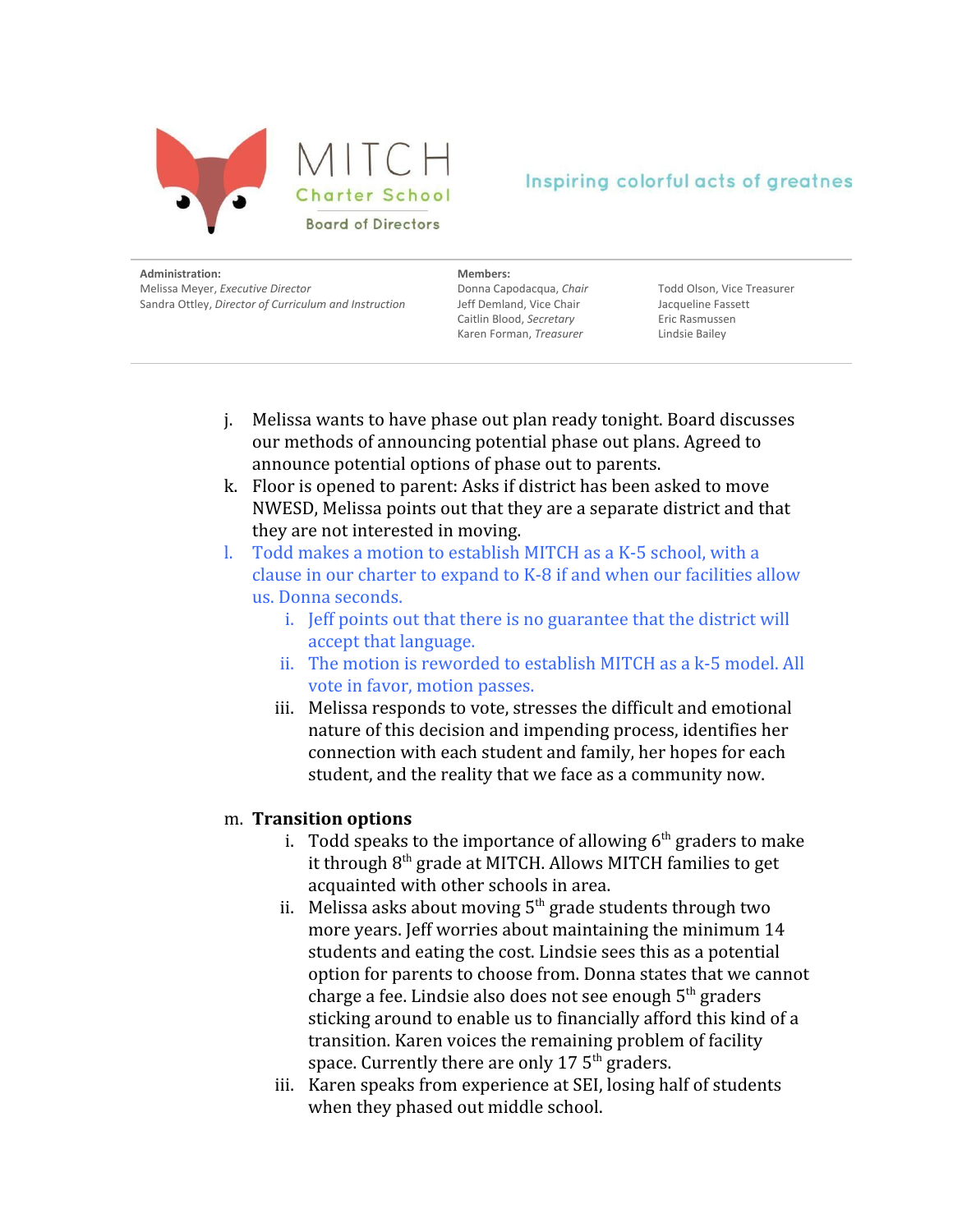

**Administration:** Melissa Meyer, *Executive Director* Sandra Ottley, *Director of Curriculum and Instruction*

**Members:** Donna Capodacqua, *Chair* Jeff Demland, Vice Chair Caitlin Blood, *Secretary* Karen Forman, *Treasurer*

Todd Olson, Vice Treasurer Jacqueline Fassett Eric Rasmussen Lindsie Bailey

- iv. Returning family confirmations are due in February, and that will inform a best phase out plan.
- v. Karen suggests combined class approach.
- vi. First option: Closing our 6<sup>th</sup> grade, combining 7<sup>th</sup> and 8<sup>th</sup> into one classroom. Second option: Bringing  $5^{\rm th}$  graders into  $6^{\rm th}$ grade, and combining  $7^{\text{th}}$  and  $8^{\text{th}}$  grade into one classroom.
- vii. Karen suggests survey be distributed to parents. Melissa asks for Jacqueline's help drafting a survey.
- viii. Todd suggests personalizing discussion, board agrees that this will be inevitable with emails, personal interface, etc. within MITCH community.
	- ix. Donna asks teachers and staff present if they see holes in the phase-out options presented.
		- 1. Beth Hudson speaks to considering class personalities when combining classrooms. A lot of the fifth graders will probably decide to leave. Jennifer Wytmans agrees and speaks to the fact that MITCH loses a lot of fifth graders anyway. Also appreciates the approach that allows parents to feel heard.
		- 2. Karen asks teachers how they would approach this phase-out? Duncan agrees with personality challenge dynamic. Sees 5<sup>th</sup> grade as a good year to transition. Middle school is a difficult and social time, and that two years at MITCH and 1 year at another  $8^{\rm th}$  grade seems challenging. Agrees with approach to let current  $6<sup>th</sup>$  and 7<sup>th</sup> to phase out together, but that class personalities are very different. Also agrees that parent input is vital.
	- x. Melissa will put out an announcement in the Friday Fox Tales, and put together a survey with Jacqueline, and go from there.
- 5. **Method of Name Change**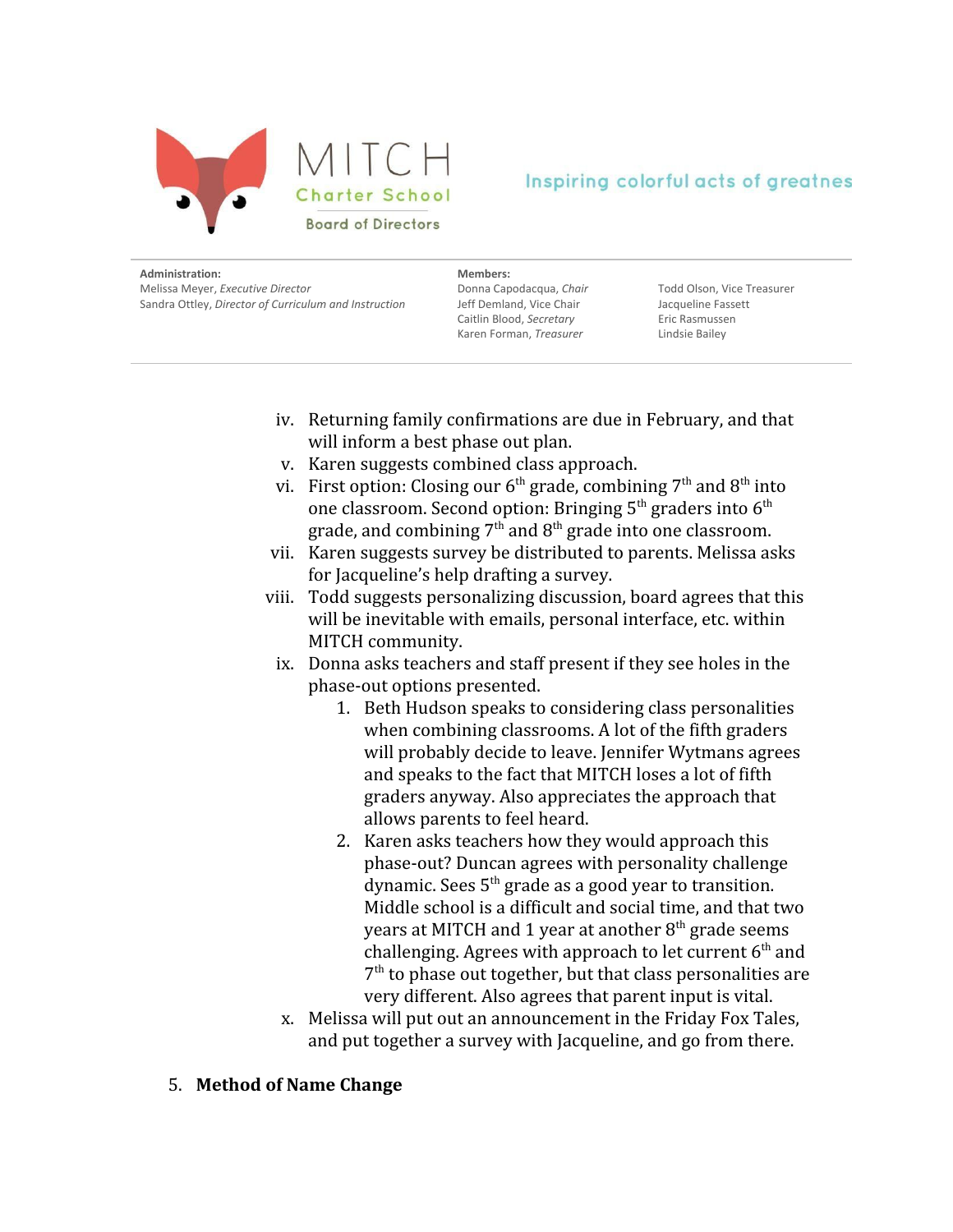

**Administration:** Melissa Meyer, *Executive Director* Sandra Ottley, *Director of Curriculum and Instruction* **Members:**

Donna Capodacqua, *Chair* Jeff Demland, Vice Chair Caitlin Blood, *Secretary* Karen Forman, *Treasurer*

Todd Olson, Vice Treasurer Jacqueline Fassett Eric Rasmussen Lindsie Bailey

- a. We can file articles to formally change the legal name that we have, or we can get a Doing Business As name. DBA is \$50 cheaper, and requires an annual renewal.
- b. Jeff moves to file articles of amendment with the secretary of state to change our name from Multi Instructional Teaching Children Hands On to MITCH. Jacqueline seconds, all in favor, motion passes.

### 6. **Quarterly budget update**

a. Karen and Melissa have not had a chance to discuss, due to bookkeeping issues. They will get caught up over the holiday.

### 7. **Emergency Operations Plan**

a. Lindsie outlines current status of plan, that staff is up to date. At this point, feel that they will not do much more to progress plan development, due to assistance required from TTSD. Lindsie will contact Kaiser and Cascade Coil to use space as evacuation. PSO is working on emergency kits.

### 8. **Fund Raising Update**

- a. We have completed our fundraising, we are at \$2,500. We will get thank you cards out in January. Jacqueline brought her experience volunteering with a Portland non-profit on how they send out their thank you's and would like to use that more formal format. Jacqueline would also like to send out more asks before the end of December.
- b. Donna spoke with Jerry from Top Golf Fundraiser. Top Golf only requires 60 day prep, so Jerry will come in for our February or March meeting.
- c. Lindsie found opportunity at Kohl's called Kohl's Cares if we have an event and five of their employees volunteer for three hours, Kohl's donates \$500. Will need to talk to PSO, maybe about parking attendant help? Coat check? Fundraising money would most likely go